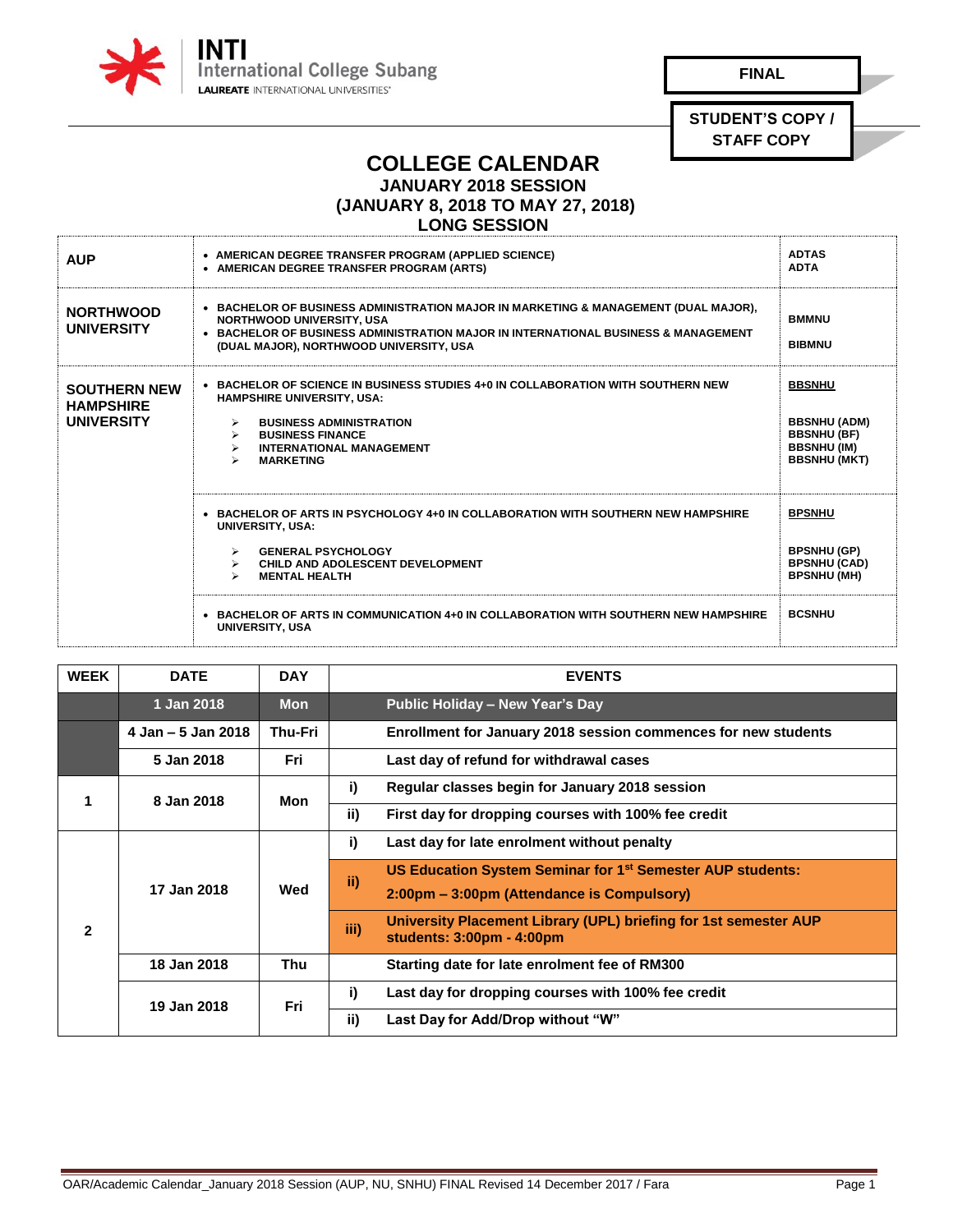

**FINAL** 

**STUDENT'S COPY / STAFF COPY**

## **COLLEGE CALENDAR JANUARY 2018 SESSION**

**(JANUARY 8, 2018 TO MAY 27, 2018)**

**LONG SESSION** 

| <b>WEEK</b> | <b>DATE</b>                | <b>DAY</b> | <b>EVENTS</b>                                                                                                                         |
|-------------|----------------------------|------------|---------------------------------------------------------------------------------------------------------------------------------------|
| 3           | $22$ Jan $-26$ Jan<br>2018 | Mon - Fri  | <b>Career Preparation Workshop Series</b>                                                                                             |
|             | 22 Jan 2018                | Mon        | First day of drop with "W" (No Fee Refund Allowed)<br>i)                                                                              |
|             |                            |            | First day for dropping courses with 50% fee credit<br>ii)                                                                             |
|             |                            |            | (WITH SPECIAL APPEAL ONLY)                                                                                                            |
|             |                            |            | First day of submission of late admission appeal form for new student<br>iii)<br>application                                          |
|             |                            |            | First day of submission of student's academic appeal form (AO-12) for<br>iv)<br>new student who have applied but not enrolled earlier |
|             |                            |            | First day of submission on student's academic appeal form (AO-12) for<br>v)<br>continuing student's enrollment                        |
|             | 23 Jan 2018                | <b>Tue</b> | <b>SNHU Application Briefing for 1st Semester student: 4:00pm – 5:00pm</b>                                                            |
|             |                            |            | (Attendance is compulsory)                                                                                                            |
|             |                            | Wed        | i)<br><b>Auto Drop</b>                                                                                                                |
|             | 24 Jan 2018                |            | <b>Seminar on US University Application for Fall 2018 intake:</b><br>ii)                                                              |
|             |                            |            | $2:00 \text{pm} - 3:00 \text{pm}$                                                                                                     |
|             | 25 Jan 2018                | <b>Thu</b> | First Day for Auto drop student to re-enroll after full payment of semester<br>and a late payment charge of RM300                     |
|             | 30 Jan 2018                | <b>Tue</b> | <b>Resume Submission Deadline (Applicable to all final year students)</b>                                                             |
|             | 31 Jan 2018                | <b>Wed</b> | <b>Public Holiday - Thaipusam</b>                                                                                                     |
| 4           | 2 Feb 2018                 | Fri        | Last day for dropping courses with 50% fee credit<br>i)                                                                               |
|             |                            |            | (WITH SPECIAL APPEAL ONLY)                                                                                                            |
|             |                            |            | ii)<br>Last day of application of Admissions with Appeal                                                                              |
|             |                            |            | Last day of submission of late admission appeal form for new<br>iii)<br>student application                                           |
|             |                            |            | Last day of submission of student's academic appeal form (AO-12) for<br>iv)<br>new student who have applied but not enrolled earlier  |
|             |                            |            | Last day of submission on student's academic appeal form (AO-12)<br>v)<br>for continuing student's for enrolment                      |
|             |                            |            | <b>AUP Program Meeting with Lecturers: 1:30pm</b><br>vi)                                                                              |
|             |                            |            | vii)<br>NU & SNHU Class Representatives Meeting: 1:30pm - 2:30pm                                                                      |